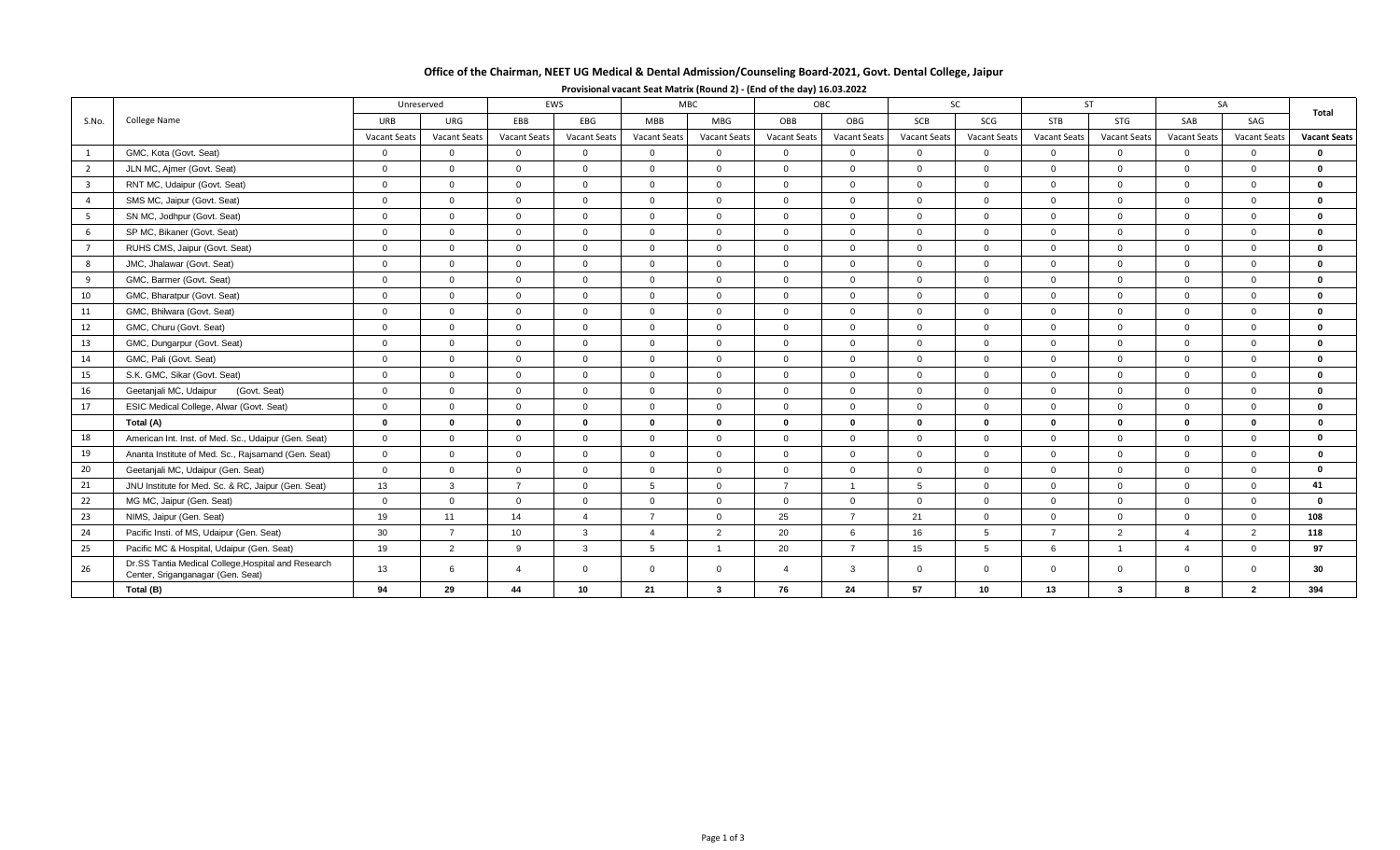# **Office of the Chairman, NEET UG Medical & Dental Admission/Counseling Board-2021, Govt. Dental College, Jaipur**

|       | College Name                                                                              |                     | EWS<br>Unreserved   |                     |                     | <b>MBC</b><br>OBC |                     |                     |                | <b>SC</b>           |                     | <b>ST</b>      |                | SA                  |                         |                     |  |
|-------|-------------------------------------------------------------------------------------------|---------------------|---------------------|---------------------|---------------------|-------------------|---------------------|---------------------|----------------|---------------------|---------------------|----------------|----------------|---------------------|-------------------------|---------------------|--|
| S.No. |                                                                                           | URB                 | URG                 | EBB                 | EBG                 | <b>MBB</b>        | <b>MBG</b>          | OBB                 | OBG            | SCB                 | SCG                 | <b>STB</b>     | STG            | SAB                 | SAG                     | Total               |  |
|       |                                                                                           | <b>Vacant Seats</b> | <b>Vacant Seats</b> | <b>Vacant Seats</b> | <b>Vacant Seats</b> | Vacant Seats      | <b>Vacant Seats</b> | <b>Vacant Seats</b> | Vacant Seats   | <b>Vacant Seats</b> | <b>Vacant Seats</b> | Vacant Seats   | Vacant Seats   | <b>Vacant Seats</b> | Vacant Seats            | <b>Vacant Seats</b> |  |
| 27    | RUHS CMS, Jaipur (Mgmt. Seat)                                                             | $\mathbf 0$         | $\overline{0}$      | $\mathbf{0}$        | $\overline{0}$      | $\mathbf 0$       | $\overline{0}$      | $\mathbf 0$         | $\overline{0}$ | $\overline{0}$      | $\mathbf 0$         | $\overline{0}$ | $\mathbf 0$    | $\mathbf{0}$        | $\mathbf{0}$            | $\mathbf 0$         |  |
| 28    | JMC, Jhalawar (Mgmt. Seat)                                                                | $\mathbf{0}$        | $\Omega$            | $\Omega$            | $\mathbf{0}$        | $\overline{0}$    | $\overline{0}$      | $\mathbf{0}$        | $\overline{0}$ | $\mathbf{0}$        | $\mathbf{0}$        | $\overline{0}$ | $\overline{0}$ | $\Omega$            | $\Omega$                | $\bf{0}$            |  |
| 29    | GMC, Barmer (Mgmt. Seat)                                                                  | $\mathbf{0}$        | $\overline{0}$      | $\mathbf{0}$        | $\mathbf{0}$        | $\overline{0}$    | $\overline{0}$      | $\mathbf{0}$        | $\overline{0}$ | $\mathbf{0}$        | $\overline{0}$      | $\overline{0}$ | $\overline{0}$ | $\mathbf{0}$        | $\overline{0}$          | $\bf{0}$            |  |
| 30    | GMC, Bharatpur (Mgmt. Seat)                                                               | $\mathbf 0$         | $\overline{0}$      | $\mathbf 0$         | $\overline{0}$      | $\overline{0}$    | $\overline{0}$      | $\mathbf{0}$        | $\overline{0}$ | $\mathbf 0$         | $\mathbf 0$         | $\overline{0}$ | $\overline{0}$ | $\mathbf 0$         | $\overline{0}$          | $\mathbf 0$         |  |
| 31    | GMC, Bhilwara (Mgmt. Seat)                                                                | $\overline{0}$      | $\overline{0}$      | $\overline{0}$      | $\mathbf{0}$        | $\overline{0}$    | $\overline{0}$      | $\mathbf{0}$        | $\overline{0}$ | $\mathbf 0$         | $\overline{0}$      | $\overline{0}$ | $\overline{0}$ | $\mathbf{0}$        | $\overline{0}$          | $\mathbf 0$         |  |
| 32    | GMC, Churu (Mgmt. Seat)                                                                   | $\mathbf{0}$        | $\overline{0}$      | $\overline{0}$      | $\mathbf{0}$        | $\Omega$          | $\Omega$            | $\mathbf{0}$        | $\overline{0}$ | $\overline{0}$      | $\overline{0}$      | $\overline{0}$ | $\Omega$       | $\Omega$            | $\Omega$                | $\bf{0}$            |  |
| 33    | GMC, Dungarpur (Mgmt. Seat)                                                               | $\overline{0}$      | $\overline{0}$      | $\overline{0}$      | $\overline{0}$      | $\overline{0}$    | $\Omega$            | $\mathbf{0}$        | $\overline{0}$ | $\overline{0}$      | $\overline{0}$      | $\overline{0}$ | $\overline{0}$ | $\Omega$            | $\overline{0}$          | $\mathbf 0$         |  |
| 34    | GMC, Pali (Mgmt. Seat)                                                                    | $\overline{0}$      | $\overline{0}$      | $\mathbf{0}$        | $\mathbf 0$         | $\mathbf 0$       | $\mathbf 0$         | $\overline{0}$      | $\overline{0}$ | $\overline{0}$      | $\overline{0}$      | $\overline{0}$ | $\overline{0}$ | $\overline{0}$      | $\overline{0}$          | $\mathbf 0$         |  |
| 35    | S.K. GMC, Sikar (Mgmt. Seat)                                                              | $\overline{0}$      | $\overline{0}$      | $\mathbf{0}$        | $\Omega$            | $\overline{0}$    | $\overline{0}$      | $\mathbf{0}$        | $\overline{0}$ | $\mathbf{0}$        | $\overline{0}$      | $\overline{0}$ | $\overline{0}$ | $\overline{0}$      | $\overline{0}$          | $\bf{0}$            |  |
| 36    | American Int. Inst. of Med. Sc., Udaipur (Mgmt. Seat)                                     | $\overline{0}$      | $\overline{1}$      | 2                   | $\overline{0}$      | $\overline{1}$    | $\overline{0}$      | $\overline{4}$      | $\overline{1}$ | $\mathbf{3}$        | $\mathbf{1}$        | $\overline{1}$ | $\overline{1}$ | $\mathbf{1}$        | $\overline{0}$          | 16                  |  |
| 37    | Ananta Institute of Med. Sc., Rajsamand (Mgmt. Seat)                                      | $\overline{2}$      | $\overline{1}$      | $\overline{1}$      | $\overline{1}$      | $\overline{1}$    | $\overline{1}$      | $\overline{1}$      | $\overline{1}$ | 2                   | $\overline{0}$      | $\overline{0}$ | $\overline{1}$ | $\overline{0}$      | $\Omega$                | 12                  |  |
| 38    | Geetanjali MC, Udaipur (Mgmt. Seat)                                                       | 11                  | $\mathbf{3}$        | 3                   | $\overline{1}$      | $\overline{1}$    | $\overline{1}$      | 6                   | 2              | $\overline{4}$      | $\mathbf 0$         | $\overline{1}$ | $\mathbf 0$    | $\mathbf 0$         | $\overline{0}$          | 33                  |  |
| 39    | JNU Institute for Med. Sc. & RC, Jaipur (Mgmt. Seat)                                      | 6                   | 2                   | $\overline{1}$      | $\overline{1}$      | $\overline{1}$    | $\overline{0}$      | $\overline{4}$      | $\overline{1}$ | $\mathbf{3}$        | $\overline{1}$      | 2              | $\overline{0}$ | $\mathbf{0}$        | $\overline{1}$          | 23                  |  |
| 40    | MG MC, Jaipur (Mgmt. Seat)                                                                | $\overline{0}$      | $\overline{0}$      | $\overline{0}$      | $\overline{0}$      | $\overline{0}$    | $\overline{0}$      | $\mathbf{0}$        | $\overline{0}$ | $\overline{0}$      | $\mathbf 0$         | $\overline{0}$ | $\overline{0}$ | $\mathbf{0}$        | $\mathbf{0}$            | $\mathbf 0$         |  |
| 41    | NIMS, Jaipur (Mgmt. Seat)                                                                 | 10                  | 2                   | $\mathbf{3}$        | $\overline{1}$      | $\overline{1}$    | $\overline{1}$      | 6                   | $\overline{2}$ | $\overline{4}$      | $\overline{2}$      | 2              | $\overline{0}$ | $\mathbf{1}$        | $\mathbf{1}$            | 36                  |  |
| 42    | Pacific Insti. of MS, Udaipur (Mgmt. Seat)                                                | 6                   | 2                   | $\overline{1}$      | -1                  | $\overline{0}$    | $\overline{1}$      | $\overline{4}$      | $\overline{1}$ | 2                   | 2                   | $\overline{1}$ | $\overline{1}$ | $\overline{1}$      | $\overline{0}$          | 23                  |  |
| 43    | Pacific MC & Hospital, Udaipur (Mgmt. Seat)                                               | 6                   | 2                   | $\overline{1}$      | $\overline{1}$      | $\overline{1}$    | $\overline{0}$      | $\overline{4}$      | $\overline{1}$ | $\mathbf{3}$        | $\overline{1}$      | $\overline{1}$ | $\overline{0}$ | $\mathbf{1}$        | $\mathbf{1}$            | 23                  |  |
| 44    | Dr.SS Tantia Medical College, Hospital and Research<br>Center, Sriganganagar (Mgmt. Seat) | 6                   | 2                   | $\overline{1}$      | $\overline{1}$      | $\overline{1}$    | $\overline{1}$      | 3                   | $\overline{1}$ | $\mathbf{3}$        | $\mathbf{1}$        | $\overline{1}$ | $\overline{1}$ | $\mathbf{1}$        | $\Omega$                | 23                  |  |
|       | Total (C)                                                                                 | 47                  | 15                  | 13                  | $\overline{7}$      | $\overline{7}$    | 5                   | 32                  | 10             | 24                  | 8                   | 9              | $\overline{4}$ | 5                   | $\overline{\mathbf{3}}$ | 189                 |  |
| 45    | GMC, Kota (NRI Seat)                                                                      | $\overline{0}$      | $\overline{0}$      | $\overline{0}$      | $\overline{0}$      | $\overline{0}$    | $\overline{0}$      | $\mathbf{0}$        | $\overline{0}$ | $\overline{0}$      | $\overline{0}$      | $\overline{0}$ | $\overline{0}$ | $\mathbf{0}$        | $\overline{0}$          | $\mathbf 0$         |  |
| 46    | JLN MC, Ajmer (NRI Seat)                                                                  | $\mathbf{0}$        | $\Omega$            | $\Omega$            | $\overline{0}$      | $\overline{0}$    | $\Omega$            | $\mathbf{0}$        | $\overline{0}$ | $\Omega$            | $\Omega$            | $\overline{0}$ | $\overline{0}$ | $\Omega$            | $\Omega$                | $\bf{0}$            |  |
| 47    | RNT MC, Udaipur (NRI Seat)                                                                | $\overline{0}$      | $\overline{0}$      | $\mathbf{0}$        | $\overline{0}$      | $\overline{0}$    | $\mathbf 0$         | $\mathbf 0$         | $\overline{0}$ | $\overline{0}$      | $\overline{0}$      | $\overline{0}$ | $\overline{0}$ | $\mathbf{0}$        | $\overline{0}$          | $\mathbf 0$         |  |
| 48    | RUHS CMS, Jaipur (NRI Seat)                                                               | $\mathbf 0$         | $\overline{0}$      | $\overline{0}$      | $\Omega$            | $\overline{0}$    | $\overline{0}$      | $\mathbf{0}$        | $\overline{0}$ | $\mathbf{0}$        | $\overline{0}$      | $\overline{0}$ | $\overline{0}$ | $\mathbf{0}$        | $\mathbf{0}$            | $\mathbf{0}$        |  |
| 49    | JMC, Jhalawar (NRI Seat)                                                                  | $\mathbf{0}$        | $\overline{0}$      | $\overline{0}$      | $\overline{0}$      | $\overline{0}$    | $\overline{0}$      | $\mathbf{0}$        | $\overline{0}$ | $\mathbf{0}$        | $\overline{0}$      | $\overline{0}$ | $\overline{0}$ | $\mathbf{0}$        | $\overline{0}$          | $\mathbf 0$         |  |
| 50    | GMC, Barmer (NRI Seat)                                                                    | $\mathbf{0}$        | $\overline{0}$      | $\mathbf{0}$        | $\overline{0}$      | $\Omega$          | $\Omega$            | $\Omega$            | $\overline{0}$ | $\overline{0}$      | $\overline{0}$      | $\overline{0}$ | $\Omega$       | $\mathbf{0}$        | $\Omega$                | $\mathbf{0}$        |  |
| 51    | GMC, Bharatpur (NRI Seat)                                                                 | $\mathbf{0}$        | $\overline{0}$      | $\mathbf{0}$        | $\overline{0}$      | $\overline{0}$    | $\overline{0}$      | $\mathbf{0}$        | $\overline{0}$ | $\overline{0}$      | $\mathbf{0}$        | $\overline{0}$ | $\overline{0}$ | $\mathbf{0}$        | $\overline{0}$          | $\mathbf 0$         |  |
| 52    | GMC, Bhilwara (NRI Seat)                                                                  | $\overline{0}$      | $\overline{0}$      | $\overline{0}$      | $\overline{0}$      | $\overline{0}$    | $\overline{0}$      | $\mathbf 0$         | $\overline{0}$ | $\mathbf 0$         | $\mathbf 0$         | $\overline{0}$ | $\overline{0}$ | $\mathbf{0}$        | $\mathbf{0}$            | $\mathbf 0$         |  |
| 53    | GMC, Churu (NRI Seat)                                                                     | $\mathsf 0$         | $\overline{0}$      | $\mathbf 0$         | $\mathbf 0$         | $\mathbf 0$       | $\overline{0}$      | $\mathbf 0$         | $\overline{0}$ | $\mathbf 0$         | $\mathbf 0$         | $\overline{0}$ | $\mathbf 0$    | $\mathbf{0}$        | $\mathbf{0}$            | $\mathbf 0$         |  |
| 54    | GMC, Dungarpur (NRI Seat)                                                                 | $\mathbf{0}$        | $\overline{0}$      | $\mathbf{0}$        | $\mathbf{0}$        | $\overline{0}$    | $\overline{0}$      | $\mathbf{0}$        | $\overline{0}$ | $\mathbf{0}$        | $\overline{0}$      | $\overline{0}$ | $\overline{0}$ | $\mathbf{0}$        | $\Omega$                | $\bf{0}$            |  |
| 55    | GMC, Pali (NRI Seat)                                                                      | $\overline{0}$      | $\overline{0}$      | $\overline{0}$      | $\mathbf{0}$        | $\overline{0}$    | $\overline{0}$      | $\mathbf{0}$        | $\overline{0}$ | $\mathbf 0$         | $\overline{0}$      | $\overline{0}$ | $\overline{0}$ | $\mathbf{0}$        | $\overline{0}$          | $\mathbf 0$         |  |
| 56    | S.K. GMC, Sikar (NRI Seat)                                                                | $\overline{0}$      | $\overline{0}$      | $\mathbf{0}$        | $\overline{0}$      | $\overline{0}$    | $\overline{0}$      | $\mathbf{0}$        | $\overline{0}$ | $\overline{0}$      | $\overline{0}$      | $\overline{0}$ | $\overline{0}$ | $\mathbf{0}$        | $\overline{0}$          | $\mathbf 0$         |  |
|       | Total (D)                                                                                 | $\mathbf{0}$        | $\Omega$            | $\mathbf{0}$        | $\mathbf{0}$        | $\mathbf 0$       | $\Omega$            | $\mathbf{0}$        | $\mathbf{0}$   | $\mathbf{0}$        | $\mathbf 0$         | $\mathbf 0$    | $\mathbf 0$    | $\bf{0}$            | $\Omega$                | $\Omega$            |  |
|       | Total                                                                                     | 141                 | 44                  | 57                  | 17                  | 28                | R                   | 108                 | 34             | 81                  | 18                  | 22             | $\overline{7}$ | 13                  | 5                       | 583                 |  |

## **Provisional vacant Seat Matrix (Round 2) - (End of the day) 16.03.2022**